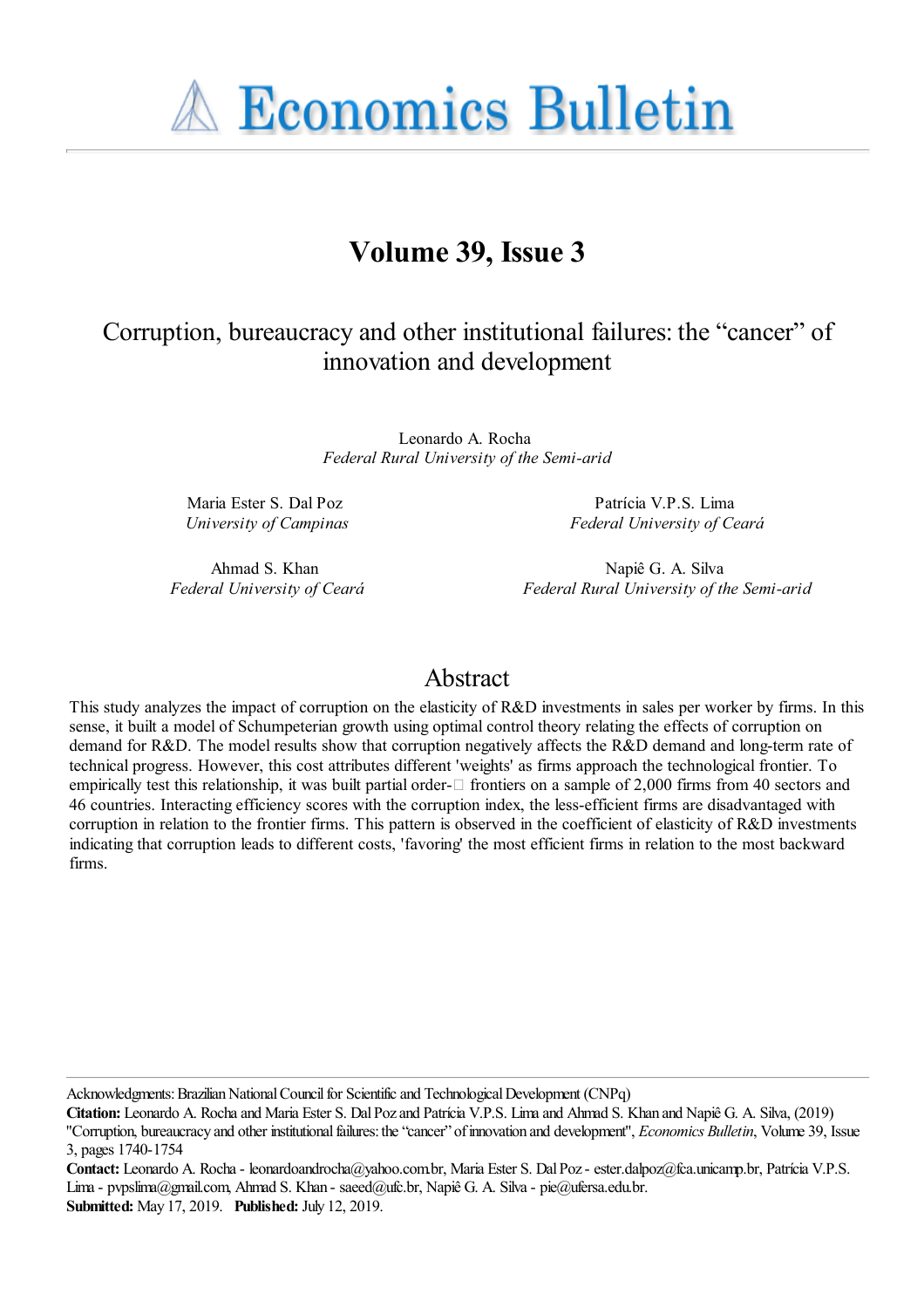#### **1. INTRODUCTION**

Both the economic theory and empirical evidence show that investment in Research and Development (R&D) play an important role to increase productivity in firms and in the development of any economy (Aghion and Howitt, 1992; Aghion and Howitt, 2009). Recent studies, notably Hall and Lerner (2009), Coad (2011), Cappelen, Raknerud and Rybalka (2012) and Hall, Lotti and Mairesse (2013), have shown through empirical evidence the importance of these investments as a fundamental input to innovation.

In addition, the return of these investments is in the long term. This demands a very favorable institutional environment regarding the stability of eventual risks of the activity. This way, a favorable economy depends on arrangements that mainly minimize predatory activities as corruption and its instruments of legitimacy (Wang and You, 2012; Méon and Weil, 2010; Anokhin and Schulze, 2009).

Anokhin and Schulze (2009) have analyzed the link between corruption control and the innovative environment of businesses. The study results show that an environment that highly controls corruption is associated with high levels of innovation and entrepreneurship. Wang and You (2012) focused their analyses on the increase of Chinese firms' sales and showed that China, as a "Paradox of the Eastern Asia", has reported growth much higher than many other emerging economies, despite the high levels of corruption. Some studies refer to this dichotomy on the effects of corruption as two important hypotheses: (1) the hypothesis of "grease the wheels"; and (2) the hypothesis of "sand the wheels" (Méon and Sekkat, 2005; Méon and Weil, 2010).

Therefore, 'reasonable' degrees of corruption can speed up some investment projects that are affected by excessive bureaucracy. Méon and Weil (2010) analyzed the effects of corruption on the productivity of countries, considering the influence of other governance dimensions on this relationship. Conclusions suggest that the hypothesis of "grease the wheels" is supported in countries with poor governance.

Although these results point out conflicts on the understanding about the consequences of corruption and other "institutional failures", few studies (notably Gaviria (2002), Smarzynska and Wei (2002), Batra, Kaufmann and Stone (2003), Hallward-Driemeier, Wallstern and Xu (2004), Asiedu and Freeman (2009) and Wang and You (2012)) analyzed the effects of corruption at microdata level in firms. None of these studies analyzes the influences of corruption on specific investments, like expenditures with R&D, and its link with the businesses' efficiency. This survey believes that both hypotheses are strongly related to differences in efficiency or to the firms' distance from the frontier. That is so because firms farther from the frontier have important limitations, differentiating the 'weight' of corruption perception in relation to the firms on the frontier.

However, measuring the frontier and the firms' distance is not an easy task. The usual techniques of linear regression fail in capturing important traits of a technologically efficient product. The 'best practice' does not necessarily imply 'average practice' because the first does not incorporate aspects related to scale and scope economies (Daraio and Simar, 2007, p. 02).

In this way, to measure the impact of corruption on investments in R&D, efficiency scores were built using the latest non-parametric technique: partial frontier approaches namely orderalpha. This new technique is more robust regarding the presence of outliers and incorporates the concept of quantile to estimate different frontiers. The efficiency score is interacted with a corruption index and investments in R&D for each estimated frontier. As result the different scores give rise to different perceptions on corruption regarding its influence on investments. To less efficient firms, or those farther from the frontier, the impact of corruption is relatively higher against the most efficient firms.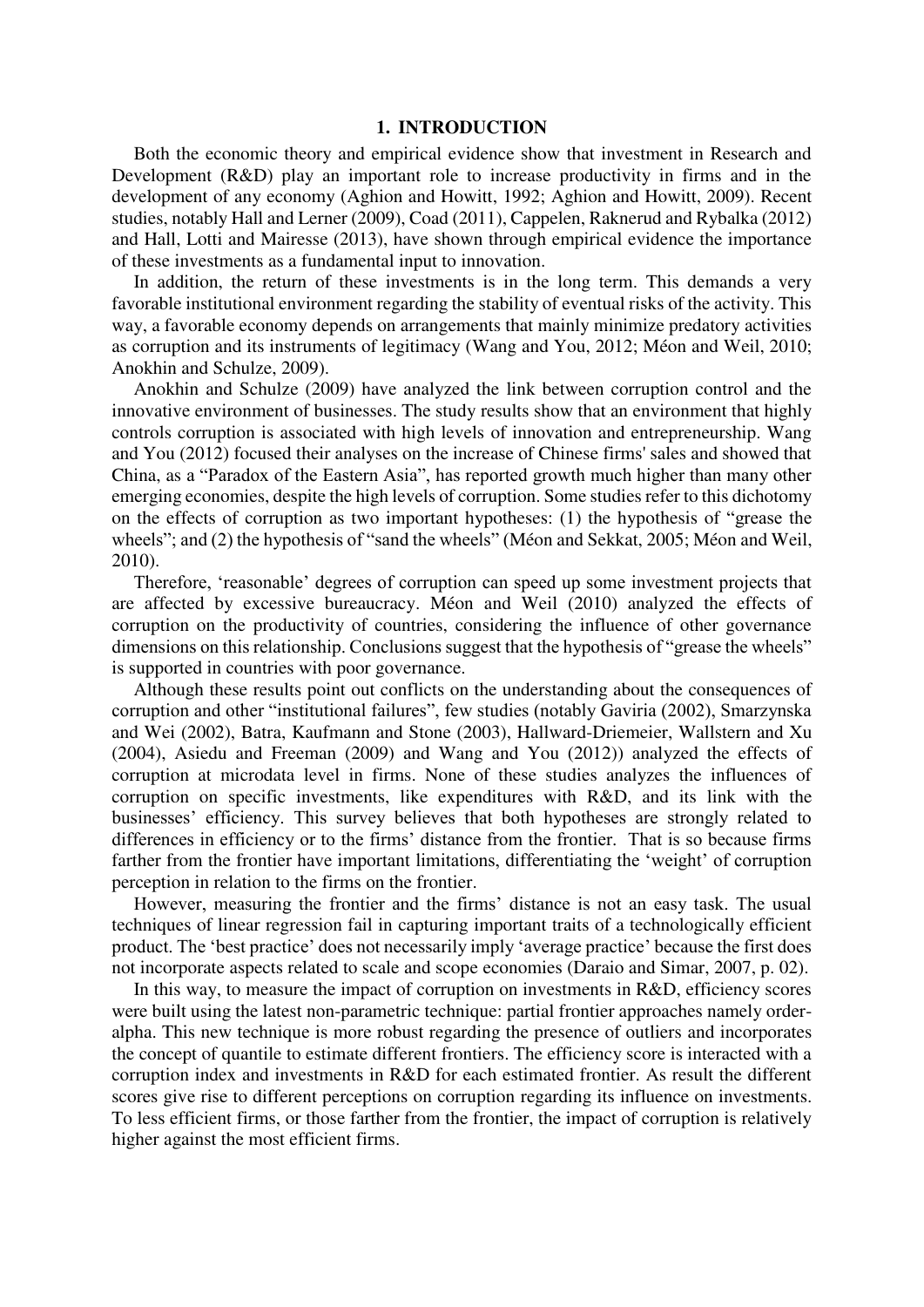#### **2. THEORETICAL MODEL**

## *2.1. Economic Environment*

Firms allot inputs to the production of final goods, according to the production function that is represented by equation (1). Agents have risk-neutral preferences and live only to maximize consumption. Time is considered to be continuous and continuous intermediary inputs between [0,M] that, for convenience, we will assume M=1:

$$
Y_t = \int_0^1 (A_{it}L)^{1-\alpha} x_{it}^{\alpha} dt \quad \therefore \quad \alpha \in (0,1); \delta \ge 0 \tag{1}
$$

The intermediary inputs "x" are measured in industrial processing value, so the economy GDP is measured by the final production less what has been added in manufacture. Therefore, integrating all sectors:

$$
PIB_t = Y_t - \int_0^1 x_{it} dt
$$
 (2)

 $PIB_t = Y_t - \int_0^t x_{it} dt$ <br>The price of each input is determined by its demand:

$$
p_{it} \equiv \frac{\partial Y_t}{\partial x_{it}} = \alpha (A_{it} L)^{1-\alpha} x_{it}^{\alpha-1}
$$
 (3)

The monopolist firm tries to maximize profits, according to the production of manufactured inputs:

$$
\Pi_{it} = \max_{x \in X} \{ p_{it} x_{it} - x_{it} \}
$$
\n(4)

Replacing in equation (2):

$$
PIB_t = Y_t - \alpha^{\frac{2}{1-\alpha}} A_t L = \alpha^{\frac{2}{1-\alpha}} (\alpha^{-2} - 1) A_t L
$$
 (5)

Equation (5) shows how the GDP (PIB, in the formula) of a given economy is accumulated over time. Expenditures with in Research and Development increase the probability of success of further innovations, and can be expressed in the following equation:

$$
\mu_{it} = \phi n_{it}^{\lambda} \tag{6}
$$

According to equation (6),  $n_{it}$  corresponds to expenses in research per worker,  $\lambda$ corresponds to the research elasticity (that we assume to be  $\lambda \in (0,1)$ , according to the Law of Diminishing Returns and  $\phi$  the research productivity that, by notation, is assumed to be small enough to ensure  $\mu \in [0,1]$ . If innovation ensures better productivity, the technology parameter advances in relation to the lagged period, therefore, the technology process occurs with the mathematical expectation of productivity growth, complying with a given incremental innovation  $(y - 1)$ :

$$
g_{it} \equiv \frac{\dot{A}_{it}}{A_{it}} = E(\gamma - 1) = \phi n_{it}^{\lambda}(\gamma - 1)
$$
\n(7)

## *2.2. Optimum Selection of the Economic Planner*

The utility function is represented as follows:  $u(c_t) = \frac{c_t^{1-\sigma}}{1-\sigma}$  $\frac{d\tau}{1-\sigma}$ . Consumption is ascertained through the ratio between aggregate consumption and stock of workers L. The economy GDP is distributed between consumption and investment, represented by aggregate expenses in research and development (R&D): $PIB_t \ge C_t + N_t$ . Considering in units per worker, we have:

$$
pib_t \ge c_t + n_t \therefore pib_t \equiv \frac{p_{t}}{L}; c_t \equiv \frac{c_t}{L}; n_t \equiv \frac{N_t}{L}
$$
\n(8)

The economic planner aims to maximize the economy well-being, represented by the consumption discounted at a constant rate  $-\rho$  –, and the restriction of technology accumulation  $(\dot{A}_t = \phi n_{it}^{\lambda} (\gamma - 1) A_t)$ :

The Hamiltonian solution of value-current is given according to the required and sufficient conditions of an optimum path:

$$
\frac{\partial \mathcal{H}(n_t, A, \beta_A)}{\partial n_t} = 0 \tag{9.1}
$$

Euler's equation consists in: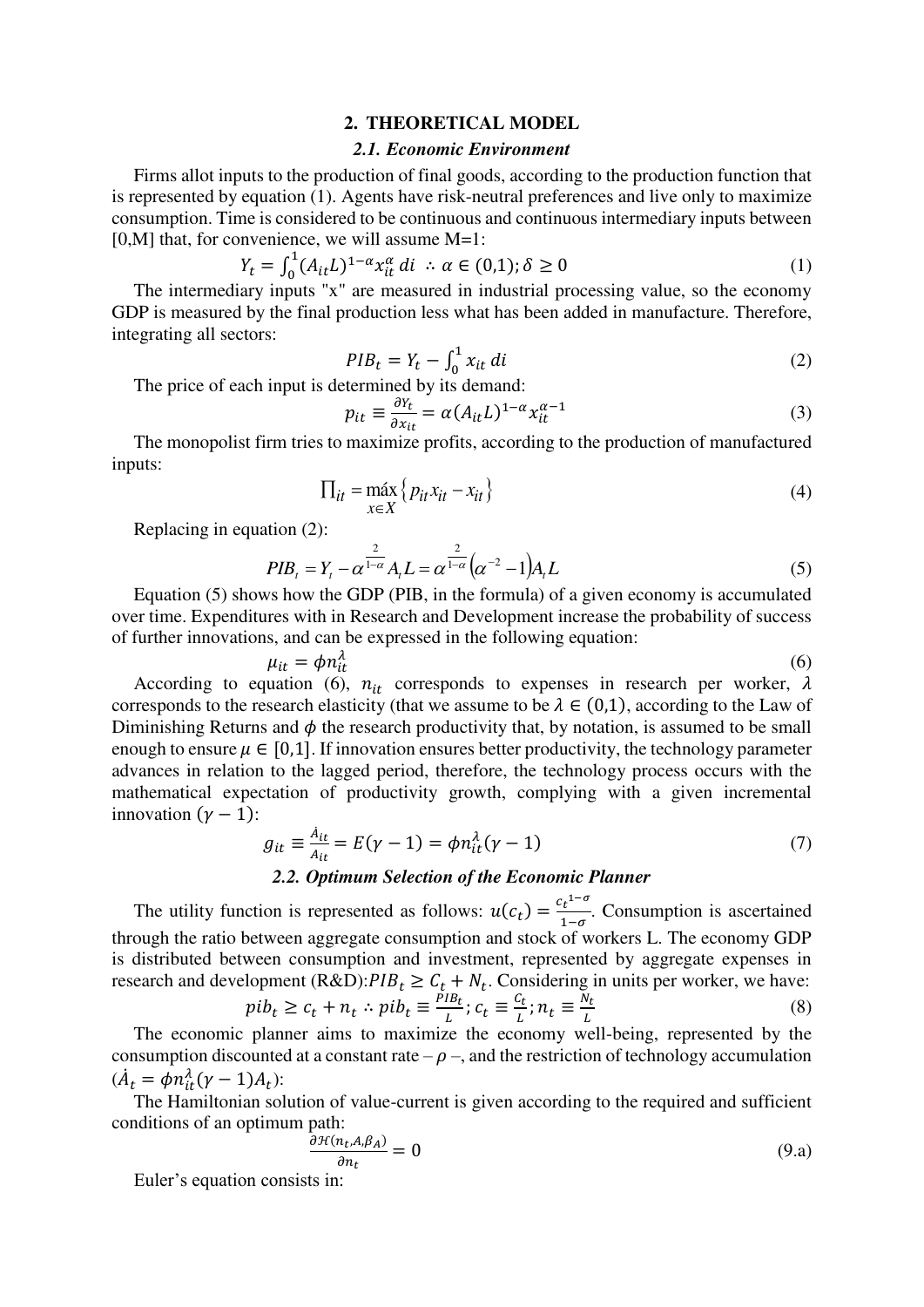$$
\dot{\beta}_A = \rho \beta_A - \frac{\partial \mathcal{H}(n_t, A, \beta_A)}{\partial A_t} \tag{9.b}
$$

With the transversality condition:

$$
\lim_{t \to \infty} e^{-\rho t} \beta_A A_t = 0 \tag{9.c}
$$

Based on these quotes, we can define the long-term conditions (state-stationary) that affect the demand for research resources. Then,  $\exists \tilde{n} \in \text{int}(W) \Rightarrow \dot{c}_t = 0$ :

$$
g_t \frac{\varphi \lambda}{\tilde{n}} - \rho = 0 \leftrightarrow \tilde{n} = \left[\frac{\varphi \lambda \phi(\gamma - 1)}{\rho}\right]^{\frac{1}{1 - \lambda}}
$$
(10.a)

$$
\frac{\partial \tilde{n}}{\partial \gamma} = \left(\frac{1}{1-\lambda}\right) \left[\frac{\varphi \lambda \phi(\gamma - 1)}{\rho}\right]^{\frac{\lambda}{1-\lambda}} \left(\frac{\varphi \lambda \phi}{\rho}\right) \ge 0
$$
\n(10.b)

According to equation (10.b), the highest size of innovation, highest incentive to allot resources for long-term research. This seems to be a tautological result, but it is not as simple as it seems. The innovation size depends on several factors that can result or not from the firms' decisions.

#### *2.3. The effects of corruption and bureaucracy on the decisions about investments*

The institution's poor credibility bound to the poor execution of some contracts and the slowness of justice may lead entrepreneurs to appropriate resources on behalf of liquidity, rather than investing in long-term projects. The natural consequence of this inertia is the restriction of efforts in innovation and of the technology path of firms, compromising the economy development process (Lambsdorff, 2003; 2007; Hacek, Kukovic and Brezovsek, 2013). Through this exposure, the distribution of resources is limited by the corruption action that effectively reduces investments in R&D:

$$
pib_t - \theta(\omega, \varrho, \Theta)n_t \ge c_t + n_t \therefore pib_t; \frac{\partial \theta(\omega, \varrho, \Theta)}{\partial \omega} \ge 0; \frac{\partial \theta(\omega, \varrho, \Theta)}{\partial \varrho} \le 0 \tag{11}
$$

According to the relation (11), corruption absorbs an important share of investments ( $\theta \in$  $(0,1)$ ) that would be invested in innovation activities if public officers did not expropriate resources. The higher the parameter  $\theta$ , higher the appropriation of investments as a result of corruption. Corruption depends on important institutional aspects such as bureaucracy  $(\omega)$ , the judiciary power efficiency ( $ρ$ ), cultural and historical factors ( $Θ$ ), among others. Therefore, the problem solution is reformulated as follows:

$$
\max_{n_t \geq 0} W[n_t, \beta_A] \stackrel{\text{def}}{=} \int_0^{+\infty} e^{-\rho t} u(c_t) dt; \, s. \, a. \left\{ A_t = \phi n_t^{\lambda} (\gamma - 1) A_t \right\}
$$

Then,  $\exists \tilde{n} \in \text{int}(W) \Rightarrow c_t = 0$ , implying the final solution adjusted by the presence of corruption:

$$
g_t \frac{\varphi \lambda}{(1 + \theta(\omega, \varrho, \theta))\tilde{n}} - \rho = 0 \leftrightarrow \tilde{n} = \left[ \frac{\varphi \lambda \phi(\gamma - 1)}{(1 + \theta(\omega, \varrho, \theta))\rho} \right]^{\frac{1}{1 - \lambda}}
$$
(12)

The long-term solution to the demand for investments in R&D inversely depends on the share of resources that was appropriated. Therefore, the excessive bureaucracy showed by an increase in  $\omega$  implies more incentive to corruption, rising  $\theta$  and reducing the levels of investment in long-term R&D. The effect of corruption on the demand for long-term investment is observed in the partial derivative:

$$
\frac{\partial \tilde{n}}{\partial \theta(\omega,\varrho,\Theta)} = -\left(\frac{1}{1-\lambda}\right) \left[ \frac{\varphi \lambda \phi(\gamma-1)}{(1+\theta(\omega,\varrho,\Theta))\rho} \right]^{1-\lambda} \left( \frac{\varphi \lambda \phi(\gamma-1)}{(1+\theta(\omega,\varrho,\Theta))^2 \rho} \right) \leq 0 \tag{13}
$$

The solution in (13) shows the inverse relation between corruption and the demand for investments in long-term research. The judiciary power efficiency has an effect of penalty on these activities, reducing incentives to corruption and, then, to the appropriation of resources, fostering the demand for long-term investments in R&D. Recent studies have pointed out this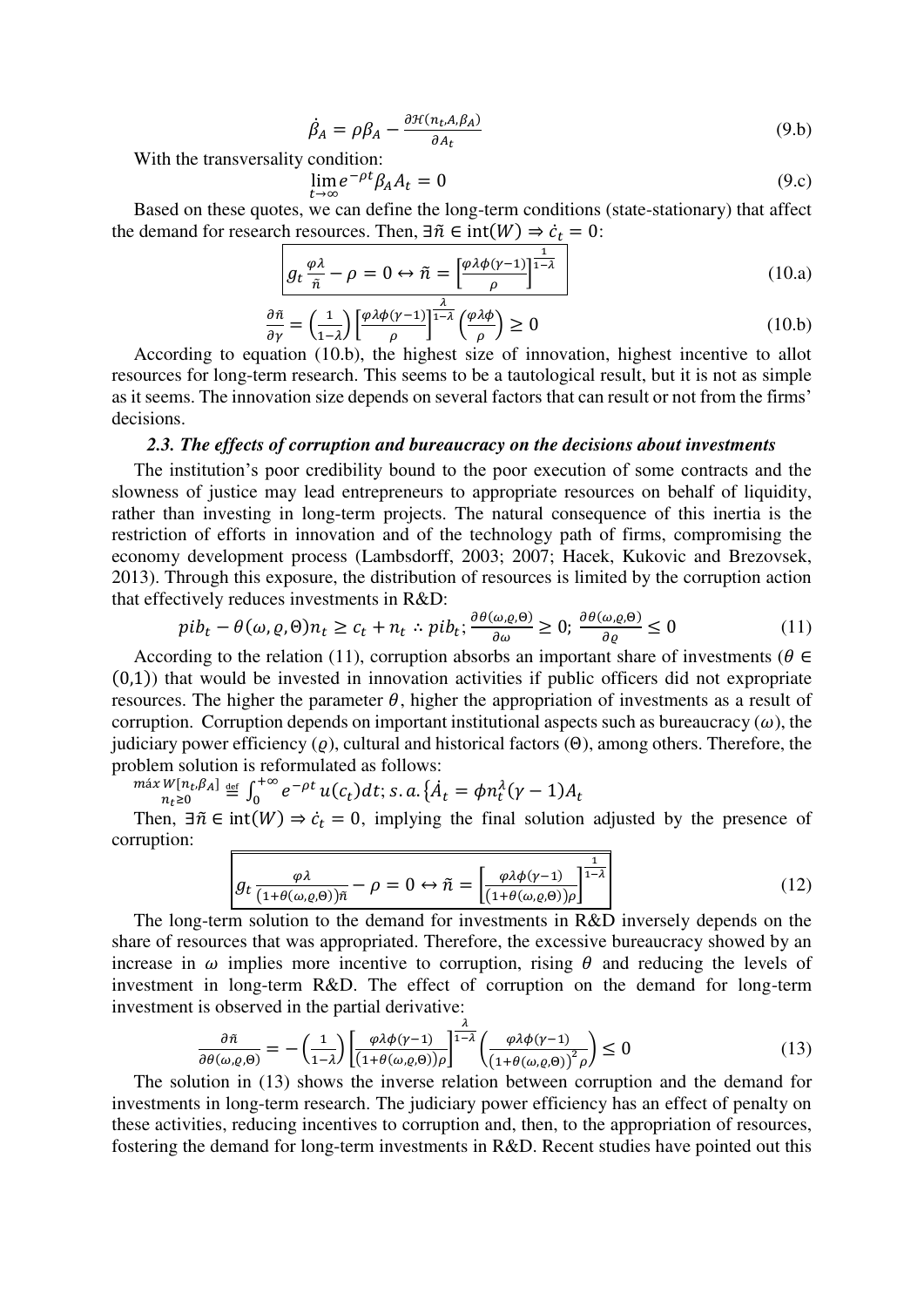conclusion, notably Wang and You (2012), Hacek, Kukovic and Brezovsek (2013) and Schumacher (2013).

## *2.4. Growth, technical progress and corruption*

Therefore, the sector growth rate is governed by the weighed growth of different inputs and the technology advances:

$$
\tilde{g}_{it}^{\gamma} = (1 - \alpha)\tilde{g}_{it} + (\alpha)\tilde{g}_{it}^{\chi}
$$
\n(14)

Without losing generality, growth rate will be tuned out from the intermediary inputs ( $\tilde{g}^x_{it}$  =

0). Therefore, 
$$
\tilde{g}_{it}^{y} = (1 - \alpha) \left[ (\phi(\gamma - 1))^{\frac{1}{1 - \lambda}} \left( \frac{\phi \lambda}{(1 + \theta(\omega, \rho, \theta)) \rho} \right)^{\frac{\lambda}{1 - \lambda}} \right]
$$
. To check the effect of  
corruption on the growth rate the partial derivative is applied using the "chain rule".

corruption on the growth rate, the partial derivative is applied using the "chain rule":<br> $\frac{1}{1}$ 

$$
\frac{\partial \tilde{g}_{it}^{\gamma}}{\partial \theta(\omega,\varrho,\Theta)} = (1-\alpha) \left[ \underbrace{\left(\frac{\partial \tilde{g}_{it}}{\partial \tilde{n}_{it}}\right)}_{\geq 0} \cdot \underbrace{\left(\frac{\partial \tilde{n}_{it}}{\partial \theta(\omega,\varrho,\Theta)}\right)}_{\leq 0} \right] \leq 0 \tag{15}
$$

The first part of the derivative in (16) is clearly positive. However, the second part is negative and measures the primary impact of corruption on the reduction of resources in research, with impacts on a second step in the rate of technical progress and growth. This intuitive result shows that persistence of resources appropriation directly damages the growth rate of firms, sectors and of the economy in the long-term. Although the average effect of the predatory activity is clearly negative, important issues like the firm size, kind of industry, firm's efficiency, among others, could also restrain the impact size on different enterprises.

## *2.5. Other institutional aspects of corruption*

Throughout history, institutional changes and their relations with property rights have been an important determinant of economic growth. According to Davis and North (1971) and North (1990), such changes are feasible in that as the benefit to a group of individuals outweighs the potential costs of change. More open societies experience social changes in time that reflect more dynamic institutions and that stimulate more productive activities. These institutional designs imply rewarding more the creation and diffusion of ideas, punishing predatory activities that repress (Acemoglu and Robinson, 2012). These historical-cultural aspects may represent an important determinant of institutional dynamics, explaining the trajectory of corruption among different economies (Acemoglu, Johnson and Robinson, 2001).

However, these institutional arrangements are not static, and although the dynamics are relative between economies, it does not imply that countries with high levels of corruption are bound to fail in the future. In this regard, Mokyr (2018) indicates that the world scenario in the post-Industrial Revolution shows a growth in the world marked by gains in trade and factor mobility, better and more integrated markets and efficient allocations, factors especially associated with better institutions. However, institutional developments in certain regions of Europe were also vulnerable to political shocks at the time. In this case, often unintentional victims of dynastic and religious wars, the true nature of the political conflict involved the extraction of wealth, control over trade routes and natural resources, the latter quite profitable to the standards of the time. This showed a predatory behavior of income, whose predatory nations had a similar behavioral pattern, involving confiscatory taxes, expropriating wealth, sale of monopolies, and repudiating debts. The absence of institutional arrangements for development has helped to explain how certain economies have evolved peacefully alongside corruption, bureaucratic institutions, deficient rule and law, and autocratic regimes, concentrating resources on a compulsory basis for local rulers and elites. Such facts explain why the industrial revolution occurred in England rather than China, which administered a technological standard far superior to the time. However, predatory institutions, which repressed the generation and diffusion of new ideas, have limited technical progress over the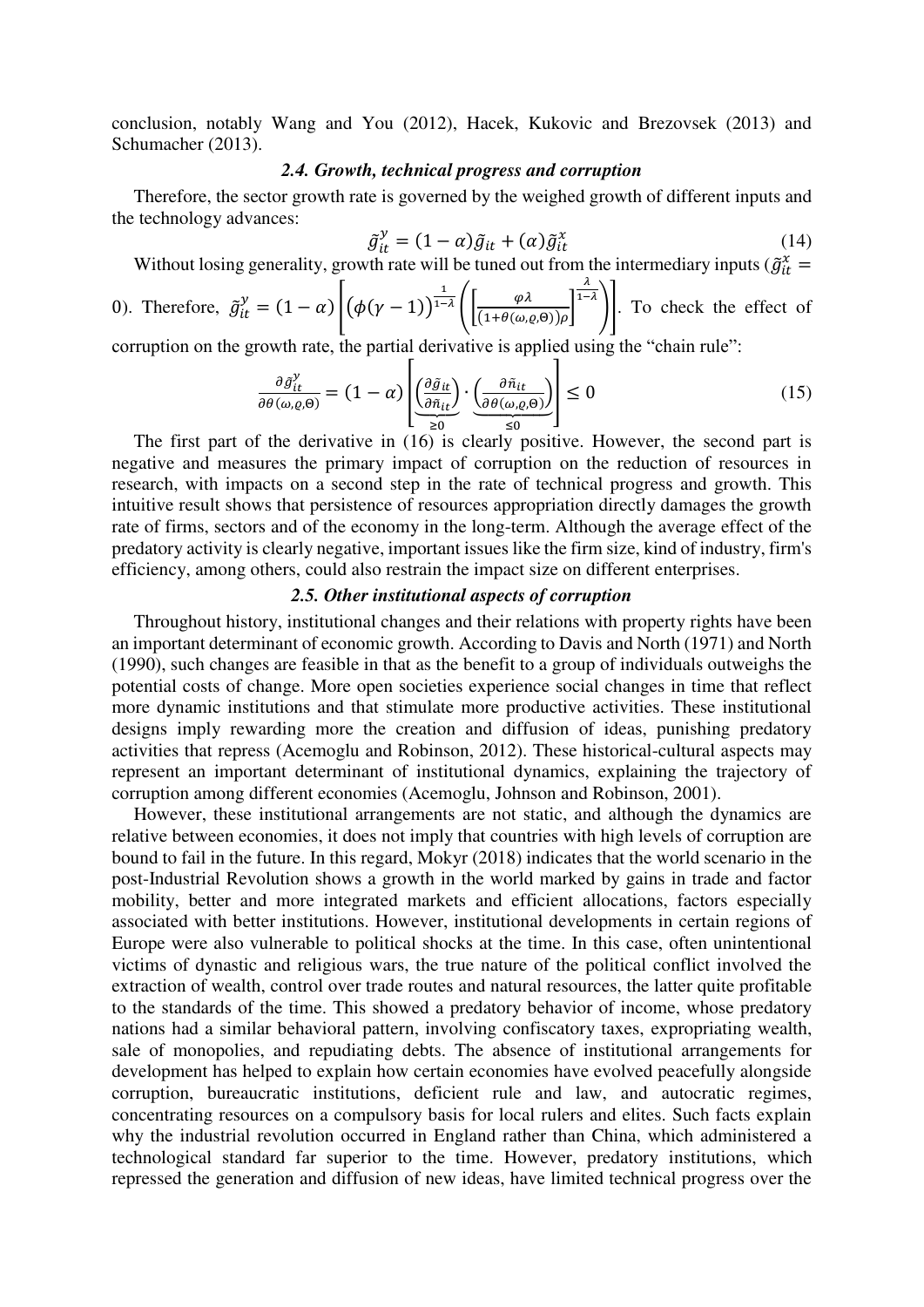years, although this reality will change recently with the rapid growth observed in the post-Second World War in Asia (Amsden, 2001).

#### **3. EMPIRICAL MODELING**

## *3.1. Definition of Sample and Operationalization of Variables*

To measure the influence of innovative efforts on the corporations' performance, we have adopted the *The 2013 EU Industrial R&D Investment Scoreboard* database (EUROPEAN COMMISSION, 2013). This is an annual report that shows the ranking of corporations (top investors on innovation in the world) with highest volume of expenses in Research & Development (R&D) distributed among 40 sectors in 46 countries of the world. Additionally to this variable, information includes sales volume ( $\epsilon$  million), number of workers, expenses with capital ( $\epsilon$  million), profitability, in addition to measures of growth. The sample size corresponded to 2,000 firms. Scoreboard data cover more than 90% of total R&D expenditure in the world.

#### *3.2. Estimating the Technological Frontier*

An alternative approach proposed by Aragon, Daouia and Thomas-Agnan (2005) shows that the concept of conditional quantiles function is more robust in the presence of two problems, typical to the economic series: (i) outliers; and, (ii) 'curse of dimensionality'. The quantiles method is traditionally known for being more robust regarding the presence of outliers (Koenker and Bassett, 1978; Koenker and Hallock, 2001; Koenker, 2005). This technique socalled by partial order-alpha frontier.

#### *3.3. Econometric Methodology*

To analyze the impacts of investments in R&D on sales per the firms' workers, given the existence of corruption in different countries, the following equation was estimated: **ME**<sub>1</sub>

$$
\ln\left(\frac{Y}{L}\right)_{ijc} = \beta_0 + \beta_1 \cdot CC_c + \beta_2 \cdot \ln\left(\frac{R\&D}{L}\right)_{ijc} + \beta_3 \cdot \tilde{\lambda}_\alpha(x, y)_{ijc} \cdot CC_c \cdot \ln\left(\frac{R\&D}{L}\right)_{ijc} + \mu_j + \delta_c + \varepsilon_{ijc}
$$
  

$$
\ln\left(\frac{Y}{L}\right)_{ijc} = \beta_0 + \beta_1 \cdot CC_c + \beta_2 \cdot \ln\left(\frac{R\&D}{L}\right)_{ijc} + \beta_3 \cdot \tilde{\lambda}_\alpha(x, y)_{ijc} \cdot CC_c + \mu_j + \delta_c + \varepsilon_{ijc}
$$

According to the equation ME.1 the variables  $\frac{Y}{l}$ , CC,  $\frac{R\&D}{l}$  represent, respectively, sales per work, corruption index in each country and investments in R&D per worker made by firms 'i', in sector 'j' and in the country 'c'. Regarding the corruption indicator, it was extracted from *The Worldwide Governance Indicators* (WGI) compiled by the World Bank (Kaufmann, Kraay and Mastruzzi, 2010). The calculated indicator was standardized in the interval  $\mathcal{CC}_c \in (0,1)$  so that the higher the value (closer to 1), higher the perception that public power is exercised to expropriate private gains. Therefore, institutions are perceived as more corrupted.

Regard the efficiency parameter  $\tilde{\lambda}_{\alpha}(x, y)_{ijc}$ , it in fact reflects the relative distance of each firm from the frontier, matching the required inputs to get the maximum of product. Table 1 summarizes the input-output combination in the estimate of efficiency scores. *Table 1: Definition of variables to calculate the efficiency scores* 

|                  | <b>Table 1.</b> Definition of variables to calculate the efficiency scores |       |  |
|------------------|----------------------------------------------------------------------------|-------|--|
| <b>Variables</b> | <b>Variables definition</b>                                                |       |  |
| Y                | Total sales                                                                |       |  |
|                  | Number of workers                                                          |       |  |
| K                | <i>Capex:</i> capital expenditure                                          |       |  |
|                  | Dividing of variables to calculate scores                                  |       |  |
|                  | Output                                                                     | Input |  |
|                  |                                                                            |       |  |
|                  |                                                                            | K     |  |

Source: Own elaboration.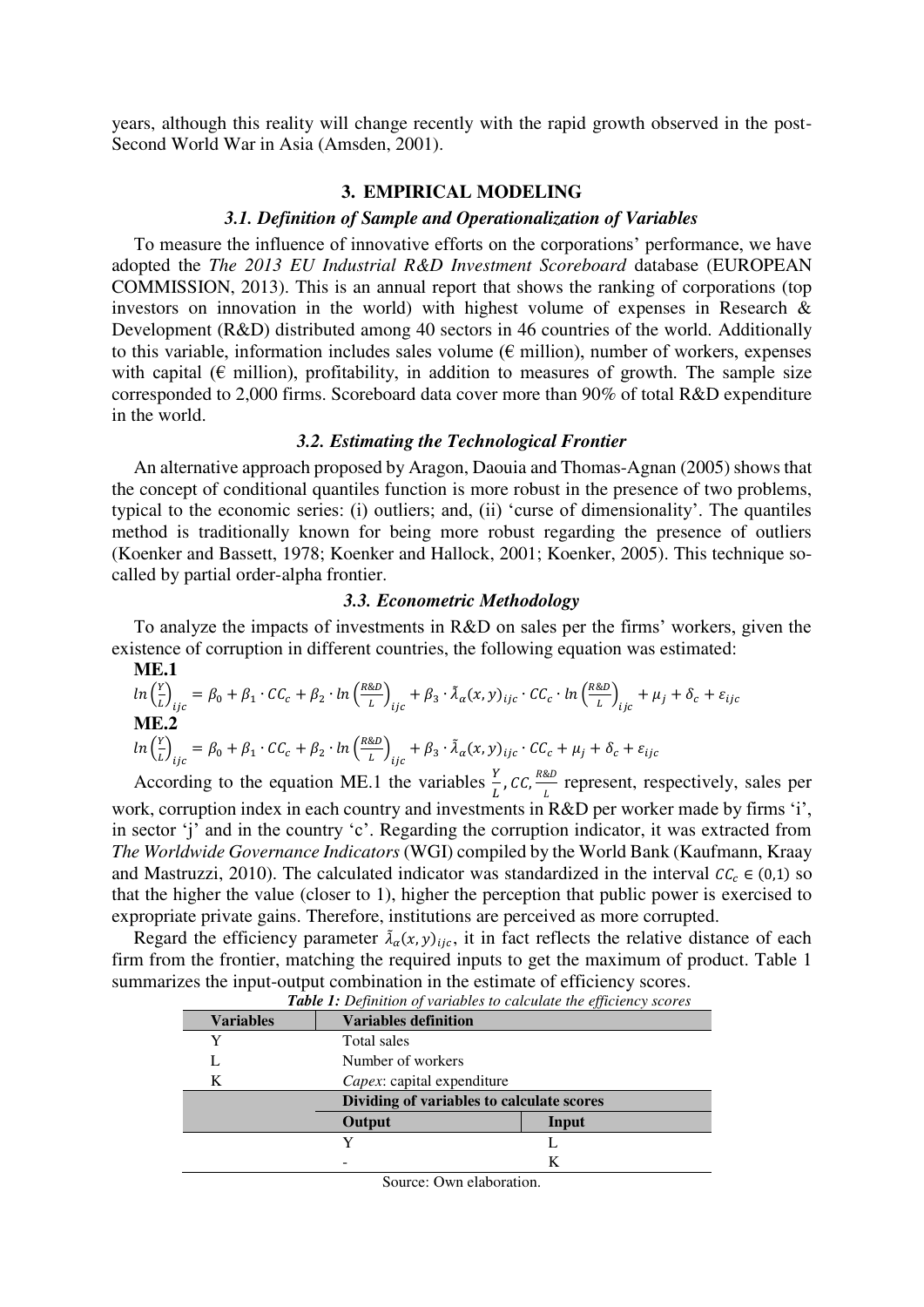Based on the definition of variables in Table 1, one frontier was calculated by sector, totaling 40 frontiers. To each sector group, five quantiles (25%, 50%, 75%, 95% and 100%, where this last is the final FDH frontier) were divided, and each quantile will be estimated in a representative frontier. Therefore, the total number of frontiers to be estimated is *5x40 = 200*  frontiers of efficiency in the sample.

In addition to the model,  $\mu_j$ ,  $\delta_c$  represent the sets of fixed effects related to the characteristics of factors of heterogeneity observed between sectors and to the countries, respectively, being necessary as control in the estimation process. Finally, there is the stochastic error term  $\varepsilon_{ijc}$  that corresponds to all the remainder common factors out of the statistical control:  $\varepsilon_{ijc} \sim N(0, \sigma_{\varepsilon}^2)$ to every i, j, c.

Therefore, applying the traditional methodology to calculate the elasticity of investments in R&D on sales per worker, we have:

$$
\hat{\epsilon}_{R\&D} \equiv \frac{\partial \ln(\frac{r}{L})_{ijc}}{\partial \ln(\frac{R\&D}{L})_{ijc}} = \hat{\beta}_2 + \hat{\beta}_3 \cdot \tilde{\lambda}_{\alpha}(x, y)_{ijc} \cdot CC_c
$$
 ME.1a  

$$
\hat{\epsilon}_{CC} \equiv \frac{\partial \ln(\frac{r}{L})_{ijc}}{\partial CC_c} = \hat{\beta}_1 + \hat{\beta}_3 \cdot \tilde{\lambda}_{\alpha}(x, y)_{ijc}
$$
 ME.2a

According to the ME.1a equation, the final elasticity depends on two components: (1) the direct effect of investment on the firms' performance; and, (2) the appropriative factor of corruption.

#### *3.4. Estimation Method*

Systematic movements in the stochastic error can be followed by changes in some regressors (such as corruption and R&D), leading to an endogeneity problem associated with an error of specification in the model. This likely result points out precariousness in the traditional methodology of Ordinary Least Squares (OLS) when endogeneity are not controlled.

Powers of geopolitical nature strongly influence the decisions on investments in R&D. This 'vector of influence' builds a correlation between the expected results of investments and future investments, leading to covariance different from zero between regressors, and to stochastic disturbance. This influence pattern occurs because as the firm gets closer to the frontier, more R&D resources are required to sustain technology convergence, building significant association between investments in different non-observable factors such as: management, strategic organization forms, incentives, etc. (Hall, Lotti and Mairesse, 2013). This association presents a differentiated pattern near the frontier in relation to the farther firms, due to different research costs of opportunity (Aghion and Howitt, 2009). In this sense, corruption perception can be strongly influenced by the excessive bureaucracy that encourages a good share of firms to allot significant shares of their resources to speed up their investment projects. Moreover, the firms' profitability may induce corruption as a potential source of resources to be appropriated, strengthening the link between performance and the 'predatory activity' (Lambsdorff, 2004; 2007).

This violation of the assumption provides the MQO methodology with fixed effects an inconsistent one, leading to the need for an alternative approach named Generalized Moments Method – or GMM. Table 2 shows a summary of the variables selected in the main model and the respective instruments to be used. The selected instruments will be tested according to the statistics test: (1) instrumental validity - J-Hansen Test; and (2) instrumental relevance – Kleibergen and Paap's (2006) post test.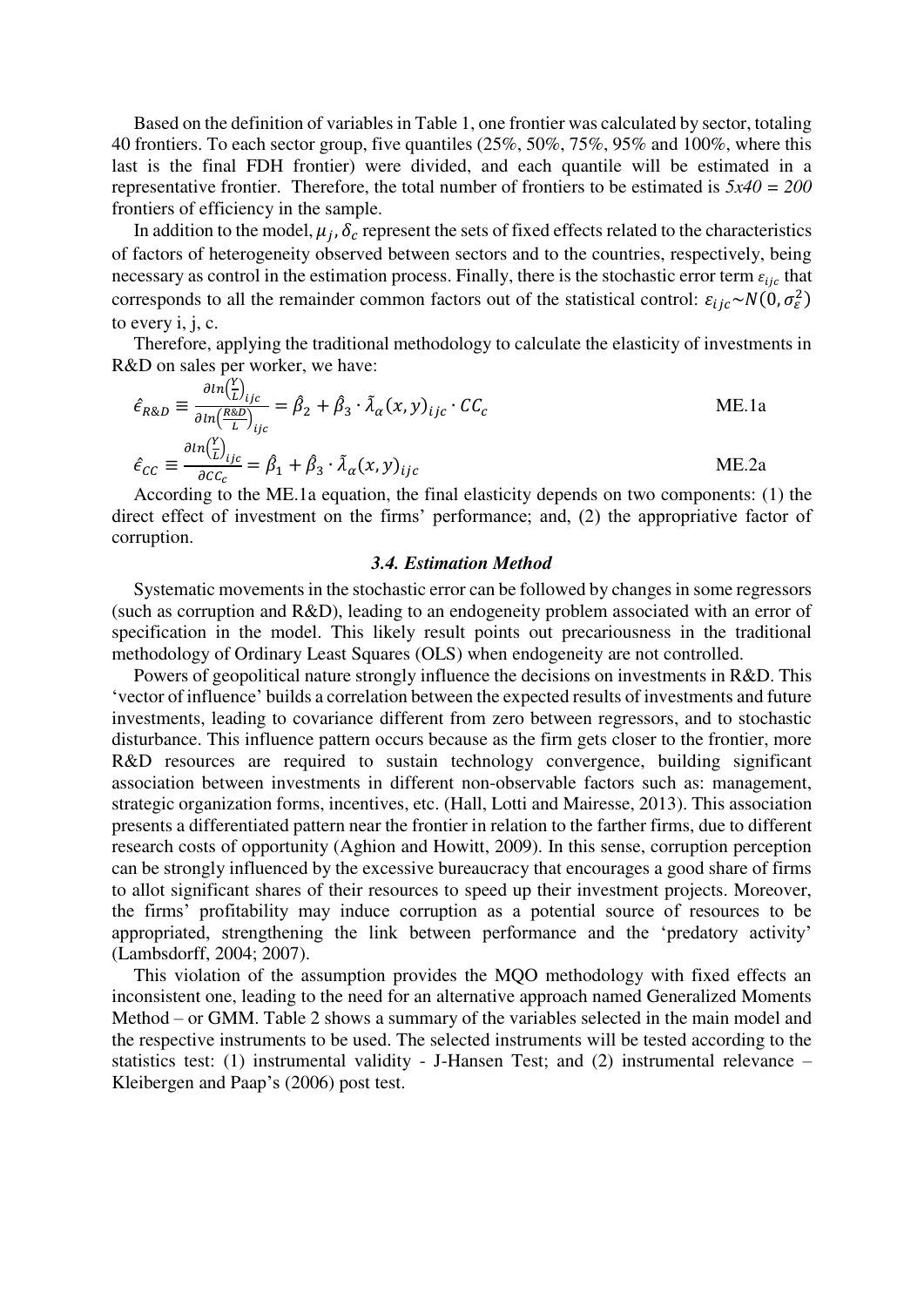| <b>Variables</b>                         | Acronym                 | <b>Reference</b>                       |  |
|------------------------------------------|-------------------------|----------------------------------------|--|
| Sales per worker                         | Y/L                     | Hall $(2002)$ ; Hall & Lerner $(2009)$ |  |
| Invest. R&D per worker                   | R&D/L                   | Aghion & Howitt (2009); Coad (2011)    |  |
| Corruption Index                         | CC                      | Kaufmann, Kraay & Mastruzzi (2013)     |  |
| $Order-\alpha Efficiency Score$          | $\lambda_{\alpha}(x,y)$ | Simar & Wilson $(2013)$                |  |
| Instruments                              | Acronym                 | <b>Reference</b>                       |  |
| Bureaucracy Index                        | <b>GE</b>               | Kaufmann, Kraay & Mastruzzi (2013)     |  |
| Profit increase rate (last 3 years)      | $Gprofit-3 \,$          | Hall, Lotti & Mairesse (2013)          |  |
| Profits level                            | π                       | Hall, Lotti & Mairesse (2013)          |  |
| <b>Instrumented Variables (Acronyms)</b> | Acronym                 | <b>Reference</b>                       |  |
| ln(R&D/L)*CC* $\lambda_{\alpha}(x,y)$    |                         |                                        |  |
| $CC^*\lambda_{\alpha}(x,y)$              |                         |                                        |  |
| CC                                       |                         | Kaufmann, Kraay & Mastruzzi (2013)     |  |

Source: Own elaboration.

#### **4. ANALYSIS OF RESULTS**

#### *4.1. General Results of the Econometric Model*

The first estimates of the model, disregarding only the effect of corruption interaction and the efficiency score on investments in R&D - ME.2 (Table 3). According to the table results, the corruption effect - depending on the different levels of efficiency of the firms - presents negative and significant expected impact on all conditional quantiles (1%).

An important highlight is the gradual reduction of the effect of interaction with the efficiency score (Fig 1). This pattern suggests relatively higher costs to firms with lowperformance in the lower quantiles.

The total effect of corruption on the performance reduction is measured by the elasticity  $\frac{\partial ln(\frac{Y}{L})}{\partial inc}$ 

coefficient (ME.2a):  $\frac{\partial^2 U_{\text{f}}}{\partial c c_c} = \hat{\beta}_1 + \hat{\beta}_3 \cdot \lambda_\alpha(x, y)_{ijc}$ . Considering the 25% quantile, the impact of corruption to the firms on the frontier has a negative effect, considering that the partial parameter, although positive (3.065), is lower than the interaction parameter (-10.96). Therefore, for inefficient firms scoring above one unit  $(\lambda_{\alpha}(x, y) > 1)$  the impact of corruption is always negative on the reduction of the firm's productivity. Taking the values in the vicinities of the frontier to the next quantiles (lim $\lambda_{\alpha}(x, y) \rightarrow 1$ ), the coefficient of elasticity changes from -7.90 (25% quantile) to -4.68 (50% quantile), -1.45 (75% quantile), 2.46 (95% quantile) and 3.44 (100% quantile or final FDH frontier).

One can conclude that in lower quantiles (25%-50%) corruption presents a common effect of reducing productivity of firms, regardless if on the frontier or inefficient. This pattern changes as we displace the frontier of low-performance towards the total frontier, where the effect to the frontier firms present a positive pattern with the presence of corruption. These characteristic evidences that the 'grease the wheels' effect is more likely to firms with highefficiency, notable observed on the upper quantiles or for super-efficient corporations (outlier's).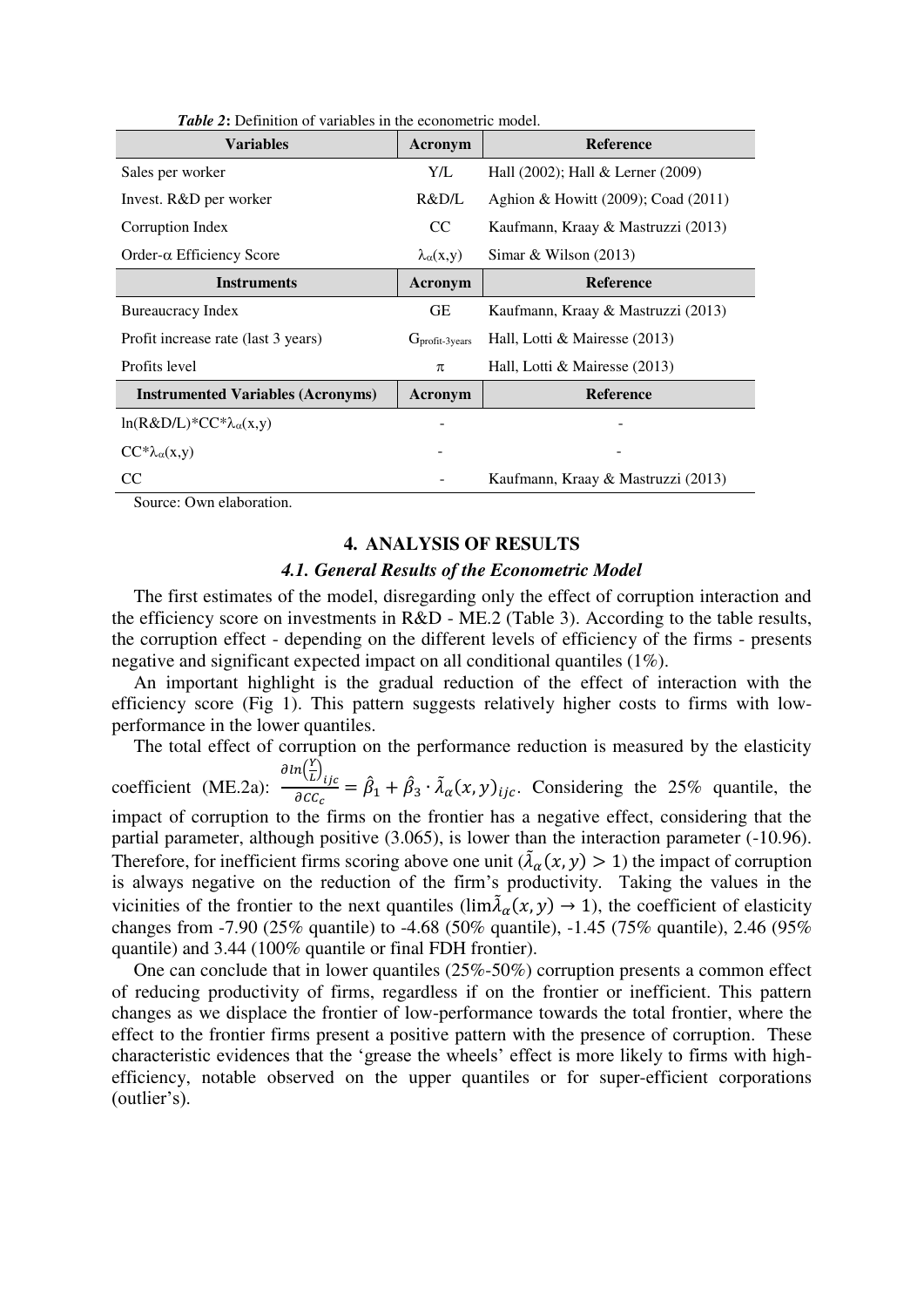|                                | <b>GMM Method - Dependent Variable: ln(Y/L)</b> |              |              |              |             |
|--------------------------------|-------------------------------------------------|--------------|--------------|--------------|-------------|
| <b>VARIABLES</b>               | (1)                                             | (2)          | (3)          | (4)          | (5)         |
|                                | 25% Quantile                                    | 50% Quantile | 75% Quantile | 95% Quantile | <b>FDH</b>  |
| CC                             | $3.065***$                                      | 3.849***     | $5.062***$   | 6.788***     | $6.056***$  |
|                                | (0.418)                                         | (0.473)      | (0.642)      | (0.878)      | (1.028)     |
| ln(R & D/L)                    | $0.274***$                                      | $0.237***$   | $0.197***$   | $0.184***$   | $0.175***$  |
|                                | (0.0282)                                        | (0.0273)     | (0.0281)     | (0.0297)     | (0.0294)    |
| $CC^*\lambda_{25}(x,y)$        | $-10.96***$                                     |              |              |              |             |
|                                | (1.007)                                         |              |              |              |             |
| $CC^*\lambda_{50}(x, y)$       |                                                 | $-8.526***$  |              |              |             |
|                                |                                                 | (0.781)      |              |              |             |
| $CC^*\lambda_{75}(x,y)$        |                                                 |              | $-6.514***$  |              |             |
|                                |                                                 |              | (0.679)      |              |             |
| $CC^*\lambda_{95}(x,y)$        |                                                 |              |              | $-4.332***$  |             |
|                                |                                                 |              |              | (0.494)      |             |
| $CC^*\lambda_{FDH}(x, y)$      |                                                 |              |              |              | $-2.616***$ |
|                                |                                                 |              |              |              | (0.486)     |
| Constante                      | $-0.151$                                        | $-0.381***$  | $-0.662***$  | $-0.867***$  | $-0.805***$ |
|                                | (0.144)                                         | (0.142)      | (0.153)      | (0.172)      | (0.135)     |
| <b>Firms sample</b>            | 2,000                                           | 2,000        | 2,000        | 2,000        | 2,000       |
| <b>Kleibergen-Paap Test</b>    | 189.958***                                      | 215.329***   | 178.083***   | 113.504***   | 13.955***   |
| <b>J-Hansen Test</b>           | 0.072                                           | 0.150        | 0.170        | 0.462        | 0.752       |
| <b>Heteroscedasticity test</b> | 114.105***                                      | 120.476***   | 136.592***   | 67.601***    | 37.624***   |
| <b>Fixed effects - Country</b> | Yes                                             | Yes          | Yes          | Yes          | Yes         |
| <b>Fixed effects - Sector</b>  | Yes                                             | Yes          | Yes          | Yes          | Yes         |

*Table 3:* Results of the econometric model - ME.2

Source: Own elaboration.

Note: Asterisks represent the respective levels of significance p<0.01, \*\* p<0.05, \* p<0.1. Standard error estimates were corrected by the Bootstrap Method using B=400 as the replications number. The instrumented variables correspond to the corruption index and index interacted with the efficiency score,  $CC$  and  $CC^*\lambda_{\alpha}(x,y)$ .



Fig 1: Effect of 'Corruption x Efficiency Score' by quantile.

Source: Own elaboration based on the results of the model.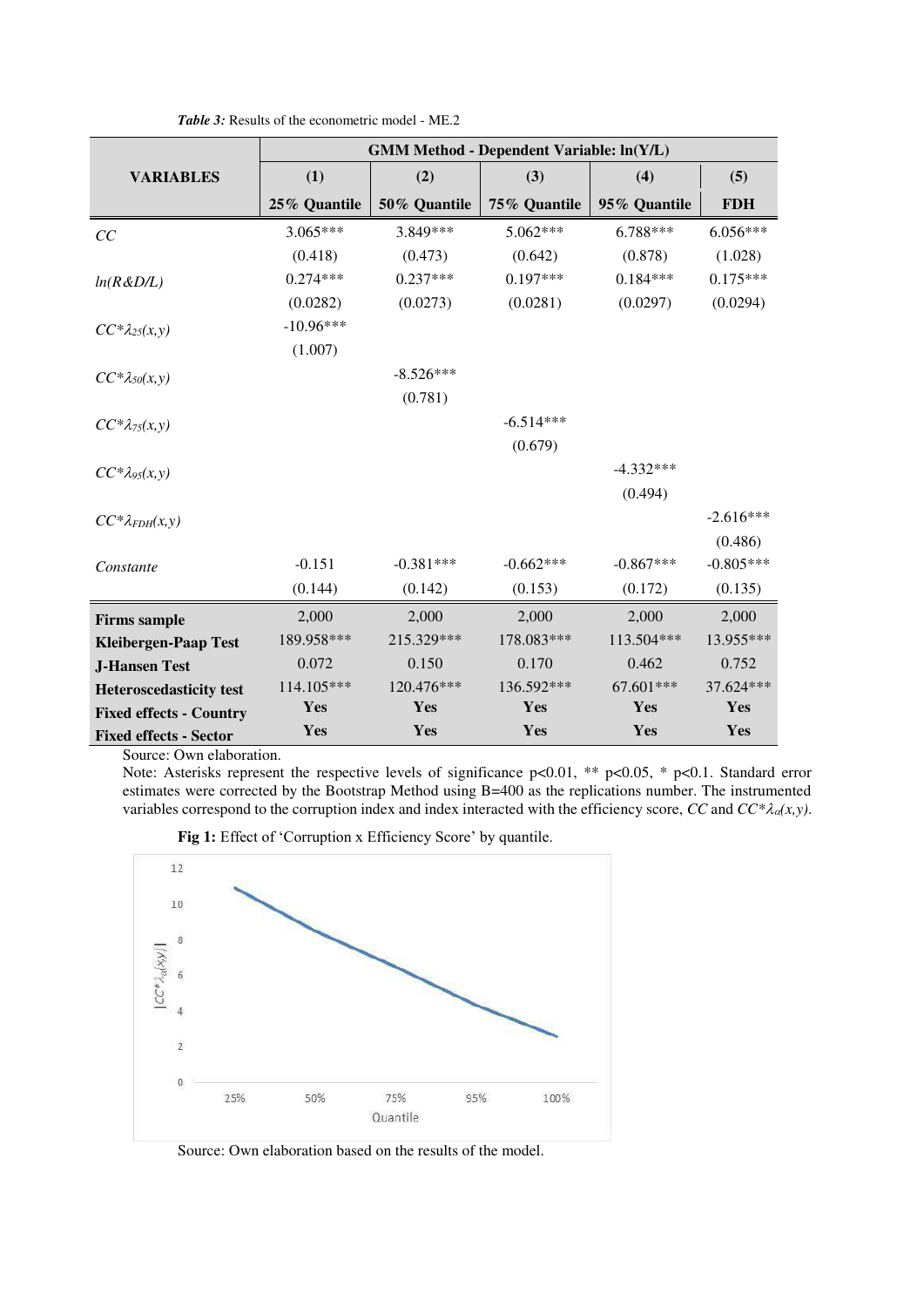The J-Hansen statistic did not reject the null hypothesis of valid to instruments. The Kleibergen-Paap's langrage multiplier test rejects the null hypothesis of instruments being not related to regressors, presenting strong statistic strength (rejection of null hypothesis at 1% level). This standard was observed for all conditional quantiles. Regarding the heteroscedasticity tests, in all conditional quantiles statistics rejected the null hypothesis of homoscedastic variance, demanding the correction of standard error estimate using the bootstrap method.

The parameter of the 'corruption control' variable presented positive and significant sign on quantiles 25%-95%, all significant at 1% (Table 4).

|                                       | <b>GMM Method - Dependent Variable: ln(Y/L)</b> |              |              |              |            |
|---------------------------------------|-------------------------------------------------|--------------|--------------|--------------|------------|
| <b>VARIABLES</b>                      | (1)                                             | (2)          | (3)          | (4)          | (5)        |
|                                       | 25% Quantile                                    | 50% Quantile | 75% Quantile | 95% Quantile | <b>FDH</b> |
| CC                                    | 1.951***                                        | $2.542***$   | 3.893***     | $10.47***$   | $-2.738$   |
|                                       | (0.303)                                         | (0.323)      | (0.582)      | (2.782)      | (11.17)    |
| ln(R & D/L)                           | $0.476***$                                      | $0.454***$   | $0.430***$   | $0.401***$   | 0.382      |
|                                       | (0.0248)                                        | (0.0239)     | (0.0237)     | (0.0429)     | (0.292)    |
| $CC^*\lambda_{25}(x, y)*ln(R\&D/L)$   | $-2.004***$                                     |              |              |              |            |
|                                       | (0.164)                                         |              |              |              |            |
| $CC^*\lambda_{50}(x,y)*ln(R&D/L)$     |                                                 | $-1.746***$  |              |              |            |
|                                       |                                                 | (0.145)      |              |              |            |
| $CC^*\lambda_{75}(x,y)*ln(R&D/L)$     |                                                 |              | $-1.572***$  |              |            |
|                                       |                                                 |              | (0.179)      |              |            |
| $CC^*\lambda_{95}(x, y)*ln(R&D/L)$    |                                                 |              |              | $-1.849***$  |            |
|                                       |                                                 |              |              | (0.446)      |            |
| $CC^*\lambda_{FDH}(x, y)^*ln(R\&D/L)$ |                                                 |              |              |              | 0.412      |
|                                       |                                                 |              |              |              | (1.423)    |
| Constante                             | $2.024***$                                      | 1.899 ***    | 1.849***     | 1.299***     | 1.229      |
|                                       | (0.225)                                         | (0.230)      | (0.242)      | (0.413)      | (1.852)    |
| <b>Firms sample</b>                   | 2,000                                           | 2,000        | 2,000        | 2,000        | 2,000      |
| <b>Kleibergen-Paap Test</b>           | 177.605***                                      | 162.304***   | 72.330***    | 15.641***    | 1.089      |
| <b>J-Hansen Test</b>                  | 0.684                                           | 0.635        | 0.217        | 0.635        | $2.975*$   |
| <b>Heteroscedasticity test</b>        | 55.241***                                       | 62.235***    | 39.559**     | 16.9642***   | 1.348      |
| <b>Fixed effects - Country</b>        | Yes                                             | Yes          | Yes          | Yes          | Yes        |
| <b>Fixed effects - Sector</b>         | Yes                                             | Yes          | Yes          | Yes          | Yes        |

Source: Own elaboration.

Note: Asterisks represent the respective levels of significance  $p<0.01$ , \*\*  $p<0.05$ , \*  $p<0.1$ . Standard error estimates were corrected by the Bootstrap Method using B=400 as the replications number. The instrumented variables correspond to the corruption index and investments in R&D interacted with the corruption index and efficiency score, *CC* and  $CC^*\lambda_a(x, y)$ <sup>\*</sup>ln( $R&D/L$ ).

Just like in the previous table, the estimated parameters by each quantile presented ascending tendency, so the positive effect of perception increases as partial frontiers are displaced from the lowest quantiles towards the total frontier. Although the total frontier presents a negative parameter, this was not significant at the maximum level of 10%.

The parameter of the variable  $ln(R&D/L)$  showed positive and significant value in virtually all quantiles, except for the total quantile (100% of score by FDH). Moreover, there was a slight variation between the estimated parameters, comparing the variation between 25%-95% quantiles with a reduction of about 16%.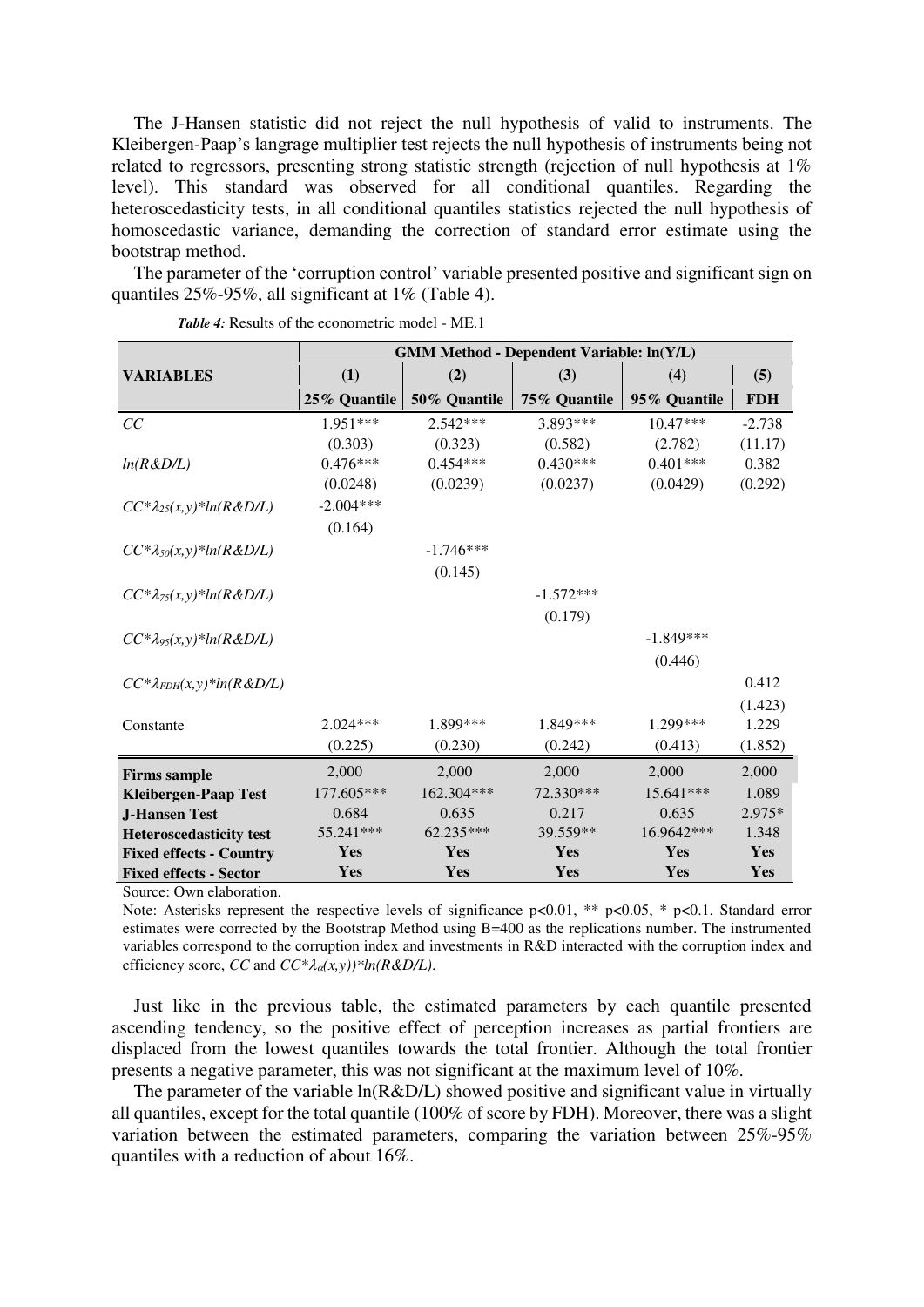The total effect of corruption on investments in R&D is captured by the elasticity coefficient (ME.1a):  $\hat{\epsilon}_{R\&D} = \hat{\beta}_2 + \hat{\beta}_3 \cdot \hat{\lambda}_{\alpha}(x, y)_{ijc} \cdot CC_c$ . Considering the efficiency scores to the 25%- $\alpha$ 95% partial frontiers, respectively, the partial elasticity levels correspond to  $\hat{\epsilon}_{R\&D}^{25\%} = 0.42 - 2 \cdot$  $CC_c$ ;  $\hat{\epsilon}_{R\&D}^{50\%} = 0.45 - 1.75 \cdot CC_c$ ;  $\hat{\epsilon}_{R\&D}^{75\%} = 0.43 - 1.57 \cdot CC_c$ ;  $\hat{\epsilon}_{R\&D}^{95\%} = 0.40 - 1.85 \cdot CC_c$ . Therefore, the cost associated with corruption is gradually reduced between the 25%-75%

quantiles, with slight increase in the 95% quantile. This way, to the fully-efficient firms the perceptive cost of corruption reduces as the partial frontiers converge to the total frontier (100% quantile or FDH score). This effect is significant at 1% level and is not significant only on total frontier.

This aspect shows that one single frontier may lead to biased scores that reflect, in the background, on the statistical non-significance when we weigh the corruption perception by the firm's degree of efficiency. In this sense, the method through partial frontiers generates a more detailed view on efficiency between firms, capturing significant relations between corruption and investments, as we build different efficiency scores using partial frontier.

It is also more evident in the statistics of validity and relevance of instruments. On the conditional quartiles of 25%-95% the respective statistics do not reject the hypothesis of valid and relevant instruments (Kleibergen-Paap's Test significant at 1% and J-Hansen nonsignificant at 10%). These statistics fail on the total frontier, showing the potential influence of super-efficient firms (outliers) on the definition of the score to the remainder firms.

## *4.2. Nonlinear effects of corruption*

To capture the nonlinear effects of corruption, as suggested in recent literature, corruption index square was added to model (Table 5). According to the results, the inclusion of variable  $CC<sup>2</sup>$  reduced the direct impact of corruption on firm performance (CC). However, the estimated parameters did not show levels of statistical significance. In addition, the parameters of the variable "CC corruption index" presented an increasing pattern along the quantile scores, similar to the previous tables (only the 25% quantile score was not significant at the 10% level).

The parameters of the variable  $ln(R&D/L)$  presented statistical significance at the 1% level in all the estimated models. In addition, the parameters showed a decreasing pattern in the value along the quantum scores, following the same pattern in the previous tables.

Regarding the parameters associated to corruption interacted with the quantum efficiency score, the estimates presented statistical significance at the 1% level in all columns. The evolution of the parameters indicates that in the lower quantile scores, the cost of corruption becomes greater, reducing as the partial frontier converges to the FDH frontier. This heterogeneous pattern of the relative cost of corruption, proves to be similar with previous models. Thus, the inclusion of the quadratic variable  $(CC<sup>2</sup>)$  did not show influence on the evolution pattern of the parameters according to the different quantum scores. However, the lack of significance may reveal that the nonlinear effect of corruption can be affected by firm efficiency, at least by considering the sample of the largest innovation investors. This may suggest that 'optimal levels' of corruption are not observed under particular conditions, especially in innovative environments. As R&D investments depend on favorable institutional conditions, potential benefits from corruption are nullified over the long run, deteriorating the innovative environment and reducing the demand for R&D investments.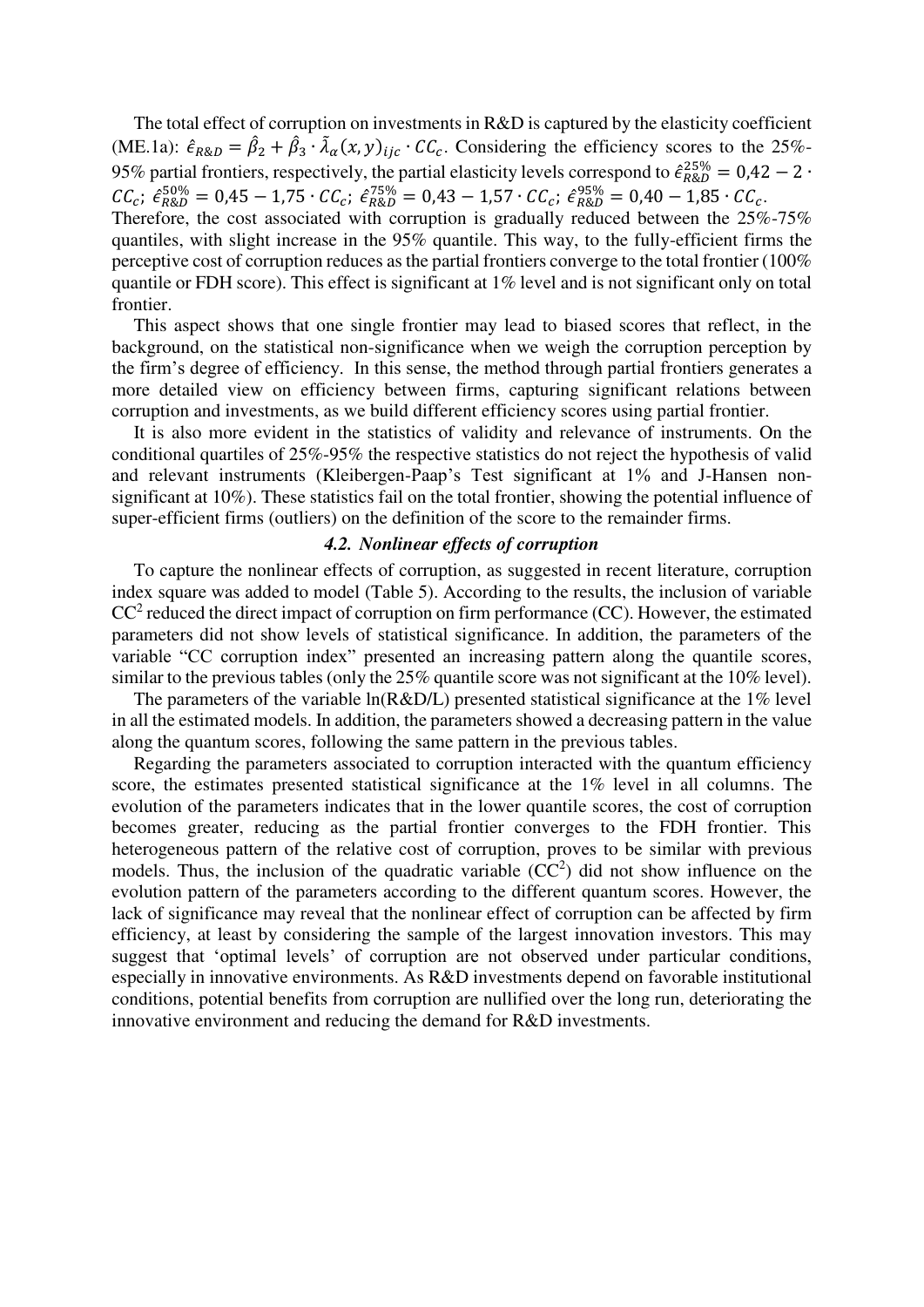|                                | <b>GMM Method - Dependent Variable: ln(Y/L)</b> |              |              |              |             |
|--------------------------------|-------------------------------------------------|--------------|--------------|--------------|-------------|
| <b>VARIABLES</b>               | (1)                                             | (2)          | (3)          | (4)          | (5)         |
|                                | 25% Quantile                                    | 50% Quantile | 75% Quantile | 95% Quantile | <b>FDH</b>  |
| CC                             | 0.963                                           | 1.528***     | 1.587***     | $1.743***$   | $3.108***$  |
|                                | (0.673)                                         | (0.593)      | (0.540)      | (0.659)      | (1.033)     |
| $CC^2$                         | 0.676                                           | $-0.0971$    | 0.408        | 1.944        | $-0.0581$   |
|                                | (1.365)                                         | (1.140)      | (0.983)      | (1.415)      | (1.391)     |
| ln(R & D/L)                    | $0.435***$                                      | $0.408***$   | $0.384***$   | $0.348***$   | $0.200***$  |
|                                | (0.0233)                                        | (0.0225)     | (0.0219)     | (0.0247)     | (0.0408)    |
| $CC^*\lambda_{25}(x,y)$        | $-4.700***$                                     |              |              |              |             |
|                                | (0.486)                                         |              |              |              |             |
| $CC^*\lambda_{50}(x, y)$       |                                                 | $-3.561***$  |              |              |             |
|                                |                                                 | (0.353)      |              |              |             |
| $CC^*\lambda_{75}(x, y)$       |                                                 |              | $-2.633***$  |              |             |
|                                |                                                 |              | (0.259)      |              |             |
| $CC^*\lambda_{95}(x,y)$        |                                                 |              |              | $-1.913***$  |             |
|                                |                                                 |              |              | (0.206)      |             |
| $CC^*\lambda_{FDH}(x,y)$       |                                                 |              |              |              | $-1.608***$ |
|                                |                                                 |              |              |              | (0.396)     |
| Constant                       | 0.314                                           | 0.189        | 0.193        | 0.430        | $-0.590**$  |
|                                | (0.237)                                         | (0.206)      | (0.197)      | (0.343)      | (0.268)     |
| <b>Firms sample</b>            | 2,000                                           | 2,000        | 2,000        | 2,000        | 2,000       |
| <b>Kleibergen-Paap Test</b>    | 189.613***                                      | 215.718***   | 177.123***   | 111.989***   | 13.955***   |
| <b>J-Hansen Test</b>           | 0.079                                           | 0.149        | 0.176        | 0.504        | 0.753       |
| <b>Heteroscedasticity</b> test | 113.307***                                      | 120.345***   | 136.120***   | 66.750***    | 17.760      |
| <b>Fixed effects - Country</b> | Yes                                             | Yes          | Yes          | Yes          | Yes         |
| <b>Fixed effects - Sector</b>  | Yes                                             | Yes          | Yes          | Yes          | Yes         |

*Table 5:* Results of the econometric model – nonlinear effects of corruption

Source: Own elaboration.

Note: Asterisks represent the respective levels of significance \*\*\*p<0.01, \*\* p<0.05, \* p<0.1. Standard error estimates were corrected by the Bootstrap Method using B=400 as the replications number. The instrumented variables correspond to the corruption index, corruption index square and index interacted with the efficiency score, CC,  $CC^2$  and  $CC^*\lambda_{\alpha}(x,y)$ . The instruments consisted of bureaucracy index, bureaucracy index square, profit increase rate (last 3 years) and profits level.

#### *4.3Discussion with recent surveys*

The results presented showed that in low-performance partial frontiers, i.e., those in the lowest quantiles and below the median, corruption cost is higher when compared to the highperformance firms (upper quantiles). Recently, Asiedu and Freeman (2009) found significant results of corruption on the growth of investments in companies from transition countries. According to them, "*for Transition countries, corruption is the most important determinant of investment.*" (p.200).

The mean aspect captured by the traditional regressions 'hides' important differences that are perceived at the scale and scope level. These differences may lead to inaccurate results that are overestimated when we include different firms (low and high performance) (Batra, Kaufmann and Stone, 2003). Recent surveys, notably Wang and You (2012), Wang (2012) and Jiang and Nie (2014) also highlight different results of corruption depending on the different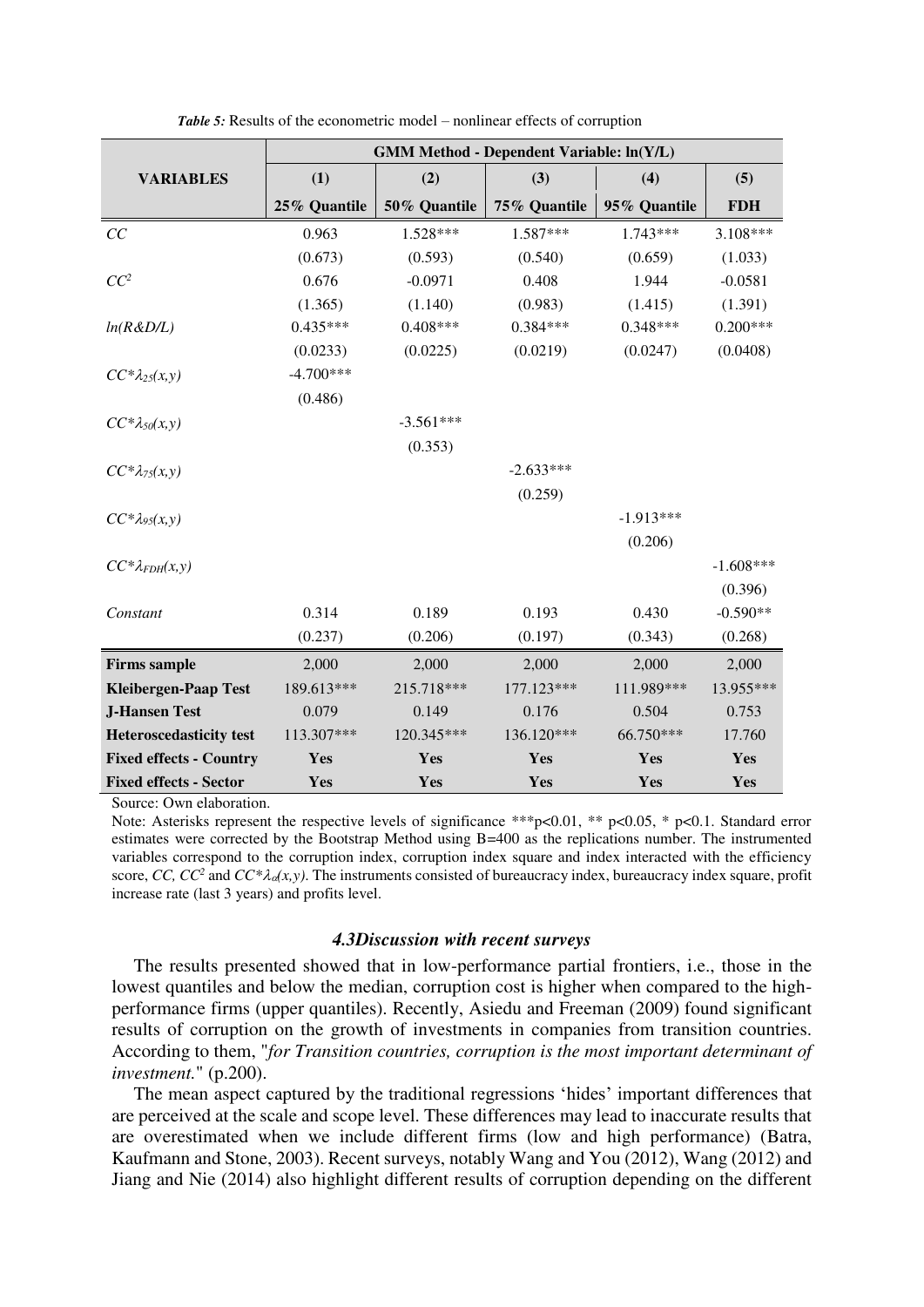levels of firms. In the authors' results, low and high performance may be associated with efficiency factors, which were not properly addressed in their research.

## *4.4. Effects and implications for anti-corruption policy*

Dixit (2015, p.S26) states that "*a bribe acts as a tax on business, an uncertain and inefficient tax that reduces the incentive to invest and innovate*." Thus, corruption has an impact on reducing future prospects of profitability and growth, considering the business environment as a whole. This indicates that, firms acting rationally for their own benefit at the expense of financing corruption, compromise the competitive environment, leading to losses in the economic system as a whole. This rescues the famous 'prisoner's dilemma', that is, individually rational choices of favored firms can lead to a collectively bad outcome. In this vein, coordinated action among economic agents leading to a collective effort towards an anticorruption agenda, together with political leaders, results in collectively larger outcomes, especially in the long run (see also Lambsdorff, 2007).

Acemoglu, Aghion and Zilibotti (2006) analyze the impact of strategies based on innovation and imitation by firms, according to their technological position in relation to the frontier. Firms furthest from the frontier are encouraged to adopt business strategies based on the execution of investments that increase their absorptive capacity in implementing technologies of the world-wide frontier. As the firm converges to the frontier, the selection of investment projects based on innovation becomes more important to underpin the convergence process. Under adverse conditions, the persistence of strategies based on technology transfer, to the detriment of innovation, can drive economies into a non-convergence trap. In this case, the late change has long-term consequences for growth, since the economy as a whole fails to take advantage of the best innovation opportunities, generating inefficient results collectively. Thus, persistence with long-term protectionist measures in development, generate surplus profits that are no longer used to finance innovation, becoming important 'bribe funds' to maintain economic privileges. According to Acemoglu, Aghion and Zilibotti (2006, pp.66-67), "*(…) follows because capitalists make greater profits with low competition and have more funds to bribe politicians. This formalizes the idea that, once capitalists become economically more powerful, they also become politically more influential and consequently more likely to secure the policy that they prefer.*".

According to the findings of the present research, the relative cost of corruption at the lower part boundary may be an important indication to the contributions Acemoglu, Aghion and Zilibotti (2006). This is due to the 'weight' of corruption being more onerous to the more inefficient and efficient firms with low dominance (in the case of the quantum partial frontier, efficient frontier-alpha firms are likely to (1-alpha) be 'dominated' by firms more efficient). The cost of corruption tends to reduce the return on investment, through the elasticity obtained, signaling to non-competitive strategies and penalizing innovation. In the long run, the persistence of a highly corrupt scenario can 'stifle' major innovation efforts and is therefore more burdensome for the economies furthest beyond the technological frontier.

The contribution of Acemoglu, Aghion and Zilibotti (2006) helps explain why the quadratic term of corruption did not prove significant to the model. While investments in technology transfer can benefit from corrupt practices, in the long run investment in  $R \& D$  is seriously affected, limiting a significant portion of the firm's technological trajectory. According to the authors, the rent-shield effect overcomes the natural appropriateness of the return of innovation: profits retained in a non-competitive way create protection mechanisms preventing the entry of new firms more efficient, jeopardizing innovation in an aggregated way. In the long term, persistence of corruption can drive economies into a non-convergence trap, limiting technological progress and growth (see Aghion et al., 2016).

The heterogeneous effects of corruption are also adequately portrayed by Assiotis and Sylwester (2014). Although corruption has a clear negative effect on growth, its reduction is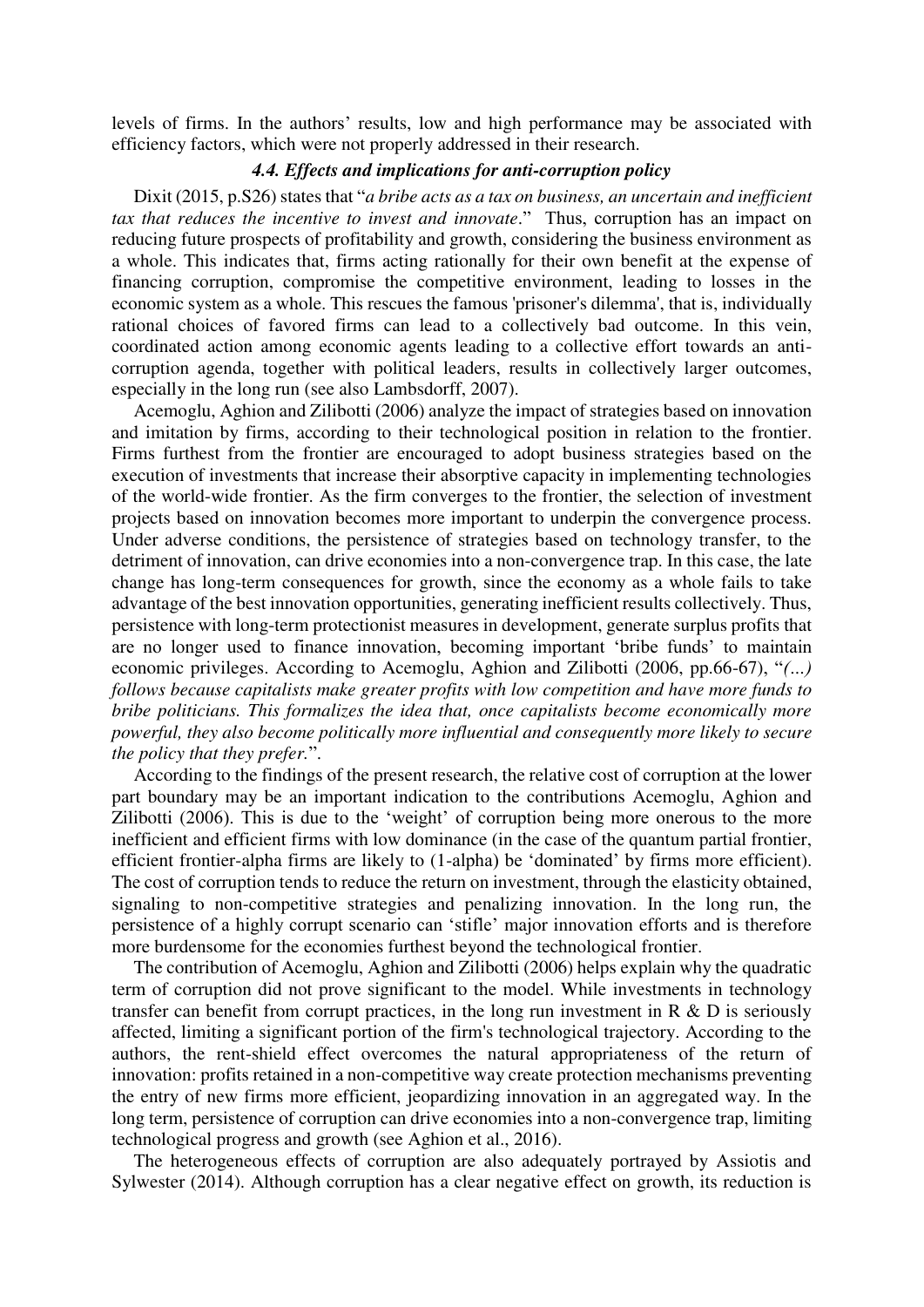associated with greater growth in economies with more authoritarian regimes and low democracy. Thus, the results indicate that the reduction of corruption in the most authoritarian economies produces superior benefits over economies with larger democratic regimes, contrary to the grease the wheels hypothesis (see similar contributions in Assiotis and Sylwester, 2014).

The results of the present research are consistent with the findings of Assiotis and Sylwester (2014) and Aghion, Alesina and Trebbi (2007). Aghion, Alesina and Trebbi (2007) demonstrated that democracy has a positive effect on growth, however, heterogeneous among economies. The further away from the technological frontier the economy is, the less the effect of democracy on growth. The results suggest that barriers to entry and transaction costs may explain the low growth in economies farthest from the border, so that gains from democratic regimes can be offset if economies do not approach the border. Thus, the 'distance to frontier' effect can help explain how different institutions and their arrangements can impact heterogeneously, explaining how certain economies grow more or less in similar institutional regimes.

In the perspective of a reform agenda, measures that facilitate trade openness, promoting competition and the prize for innovation, can accelerate pro-democratic institutional arrangements, facilitating the entry and exit of efficient / inefficient firms by stimulating innovation and progress (Aghion and Griffith, 2006; Aghion and Howitt, 2009). Such measures have a strong impact on the incentive structure, transferring the strategies that protect investments (*rent-shield effect*) to innovative activities (Aghion, Howitt and Prantl, 2015).

Moreover, a punitive structure on the predatory practices of income can contribute to greater transparency of institutions (Dixit, 2016). Recent corruption scandals in Latin America (Car Wash Operation in Brazil, 'K-money road' in Argentina, Reficar case in Colombia, Panama Papers, etc.) and other countries have been pointing to short-term costs in the economic system once that corruption can behave in a more structural way. However, such costs can constitute an important advance in the technological trajectory of the firms as a whole, transferring the award of corruption to innovation.

### **5. CONCLUDING REMARKS**

This study analyzed the effects of corruption on sales per worker of firms in different countries, incorporating the firms' degree of efficiency as weighing factor in the corruption perception. Interacting the efficiency score or distance from frontier with a corruption index and the investments in R&D, the partial elasticity coefficient of investment is negatively affected by corruption.

Results showed that for firms farther from the frontier, the weight of corruption in the reduction of impact of investments in R&D is significantly higher in comparison to the frontier firms, and can be positive to super-efficient firms.

To improve the robustness of the research, other measures of corruption are important and need to be worked out to the model. As a recent contribution to this topic, Assiotis (2012) verifies the relationship between corruption and income, through the three main measures used in the literature: (1) measure of corruption used by Political Risk Services; (2) World Bank's World Governance Indicators (WGI) Control of Corruption index; (3) Corruption Perception Index (CPI) compiled from Transparency International. The three measures employed in the study signaled a lack of relationship between 'corruption versus income' as the model controls important historical factors that shape institutions over time. The results do not necessarily state that there is no corruption in high-income economies, nor that the increase in income is not associated with a reduction in corruption. In contrast, institutional historical factors can more accurately measure the dynamics of corruption, converging to important findings as in Acemoglu, Johnson and Robinson (2001) and Acemoglu and Robinson (2012). Future research, expanding these aspects to the empirical model can offer an important understanding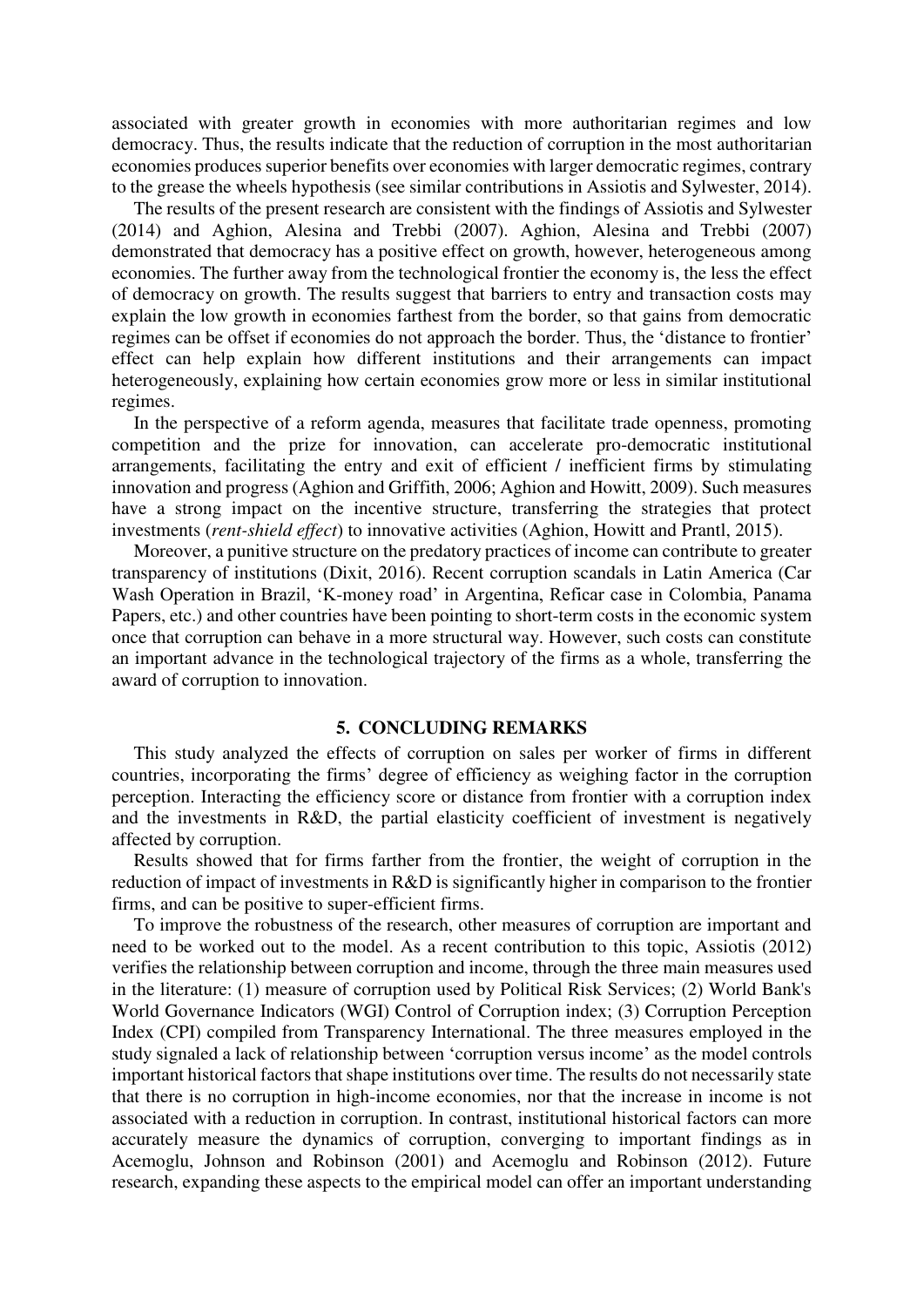to the subject, although they were superficially treated in the theoretical model. In addition, alternative measures of corruption can improve the robustness of the empirical model, verifying if the presented results are sustained for other variables.

Few studies evaluated the influence of corruption at firms' microdata level, notably Batra, Kaufmann and Stone (2003), Gaviria (2002), Smarzynska and Wei (2002), Asiedu and Freeman (2009), Wang and You (2012), Wang (2012) and Jiang and Nie (2014). None of the aforementioned studies have analyzed the impacts of corruption on specific investments, like expenditures with R&D. This study contributes to the understanding that corruption perception has different results, depending on the firms' proximity to the frontier.

#### **REFERENCES**

Acemoglu, D., and Robinson, J. (2012). *Why Nations Fail: The origins of power, prosperity, and poverty.* New York: Crown Publishing Group.

Acemoglu, D., Aghion, P., and Zilibotti, F. (2006). Distance to Frontier, Selection and Economic Growth. *Journal of the European Economic Association, 4*(1), 37–74.

Acemoglu, D., Johnson, S., and Robinson, J. (2001). The Colonial Origins of Comparative Development: An Empirical Investigation. *The American Economic Review, 91*(5), pp. 1369- 1401.

Aghion, P., Akcigit, U., Cagé, J., & Kerr, W. (2016). Taxation, corruption, and growth. *European Economic Review, 86*, 24-51.

Aghion, P., and Griffith, R. (2006). *Competition and Growth .* Cambridge, MA: MIT Press.

Aghion, P., and Howitt, P. (1992). "A Model of Growth Through Creative Destruction." *Econometrica*, **60**(2), 323-351.

Aghion, P., and Howitt, P. (2009). *The Economics of Growth*. Cambridge, Massachusetts: The MIT Press.

Aghion, P., Howitt, P., and Prantl, S. (2015). Patent rights, product market reforms, and innovation. *Journal of Economic Growth, 20*(3), 223-262.

Amsden, A. (2001). *The rise of "the rest".* Oxford: Oxford University Press.

Anokhin, S., and Schulze, W. (2009). "Entrepreneurship, innovation, and corruption." *Journal of Business Venturing*, **24**, 465–476.

Aragon, Y., Daouia, A., and Thomas-Agnan, C. (2005). "Nonparametric Frontier Estimation : A Conditional Quantile-based Approach." *Econometric Theory*, **21**(2), 358-389.

Asiedu, E., and Freeman, J. (2009). "The Effect of Corruption on Investment Growth: Evidence from Firms in Latin America, Sub-Saharan Africa, and Transition Countries." *Review of Development Economics*, **13**(2), 200–214.

Assiotis, A. (2012). Corruption and Income. *Economics Bulletin, 32*(2), pp. 1404-1412.

Assiotis, A., and Sylwester, K. (2013). *Do Good Institutions Lower the Benefit of Democratization?* Working Paper 05-2013, University of Cyprus, Department of Economics, Nicosia, Cyprus.

Assiotis, A., and Sylwester, K. (2014). Do the Effects of Corruption upon Growth Differ Between Democracies and Autocracies? *Review of Development Economics, 18*(3), pp. 581– 594.

Batra, G., Kaufmann, D., and Stone, A. (2003). *Investment Climate Around the World: Voices of the Firms from the World Business Environment Survey*. Washington, DC: The World Bank. Cappelen, A., Raknerud, A., and Rybalka, M. (2012). "The effects of R&D tax credits on patenting and innovations." *Research Policy*, **41**, 334–345.

Coad, A. (2011). "Appropriate business strategy for leaders and laggards." *Industrial and Corporate Change*, **20**(4), 1049-1079.

Daraio, C., and Simar, L. (2007). *Advanced Robust and Nonparametric Methods in Efficiency Analysis.* Springer: New York, NY.